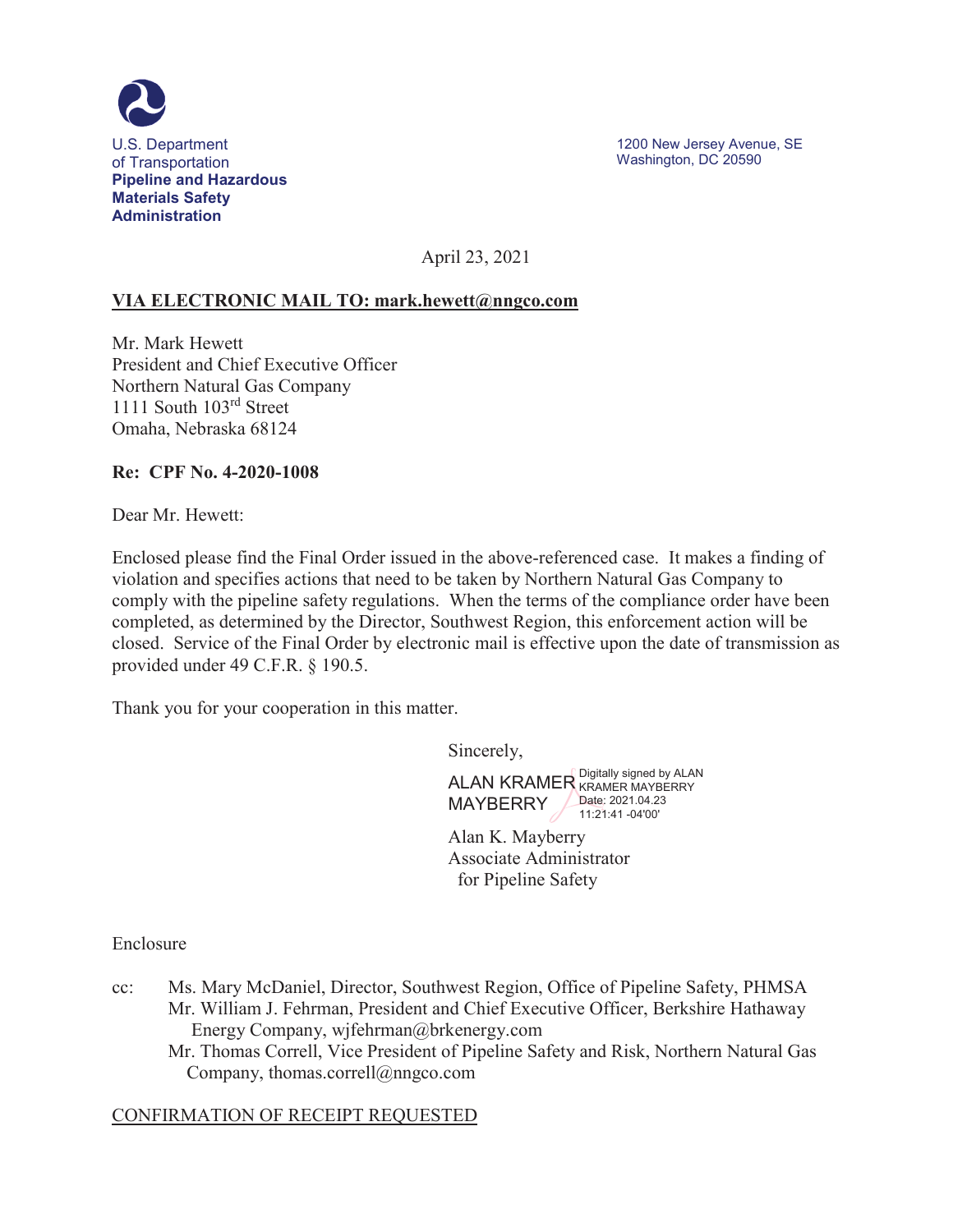### **U.S. DEPARTMENT OF TRANSPORTATION PIPELINE AND HAZARDOUS MATERIALS SAFETY ADMINISTRATION OFFICE OF PIPELINE SAFETY WASHINGTON, D.C. 20590**

**In the Matter of**  ) **) ) Northern Natural Gas Company, ) CPF No. 4-2020-1008 a subsidiary of Berkshire Hathaway Energy Company, ) ) Respondent. )** 

**\_\_\_\_\_\_\_\_\_\_\_\_\_\_\_\_\_\_\_\_\_\_\_\_\_\_\_\_\_\_\_\_\_\_\_\_\_\_\_\_\_\_\_\_\_\_\_\_\_\_)** 

 $\mathcal{L}_\mathcal{L} = \{ \mathcal{L}_\mathcal{L} = \{ \mathcal{L}_\mathcal{L} \}$ 

#### **FINAL ORDER**

From September 9, 2019, through February 2, 2020, pursuant to 49 U.S.C. § 60117, representatives of the Pipeline and Hazardous Materials Safety Administration (PHMSA), Office of Pipeline Safety (OPS), conducted an on-site pipeline safety inspection of the facilities and records of Northern Natural Gas Company's (NNGC or Respondent) natural gas transmission pipeline system located in Texas, New Mexico, and Oklahoma. NNGC is a subsidiary of Berkshire Hathaway Energy Company, and operates 14,600 miles of pipe. NNGC's natural gas transmission pipeline system is 1,381 miles long, originating in Bakersfield, Texas and traverses through New Mexico and Oklahoma, terminating at the Oklahoma-Kansas border.

As a result of the inspection, the Director, Southwest Region, OPS (Director), issued to Respondent, by letter dated October 30, 2020, a Notice of Probable Violation and Proposed Compliance Order (Notice), which also included a warning pursuant to 49 C.F.R. § 190.205. In accordance with 49 C.F.R. § 190.207, the Notice proposed finding that NNGC had violated 49 C.F.R. § 192.935 and proposed ordering Respondent to take certain measures to correct the alleged violation. The warning item required no further action, but warned the operator to correct the probable violation or face possible future enforcement action.

#### **FINDING OF VIOLATION**

The Notice alleged that Respondent violated 49 C.F.R. Part 192, as follows:

**Item 2:** The Notice alleged that Respondent violated 49 C.F.R. § 192.935(c), which states:

**§ 192.935 What additional preventive and mitigative measures must an operator take?**   $(a)$ ….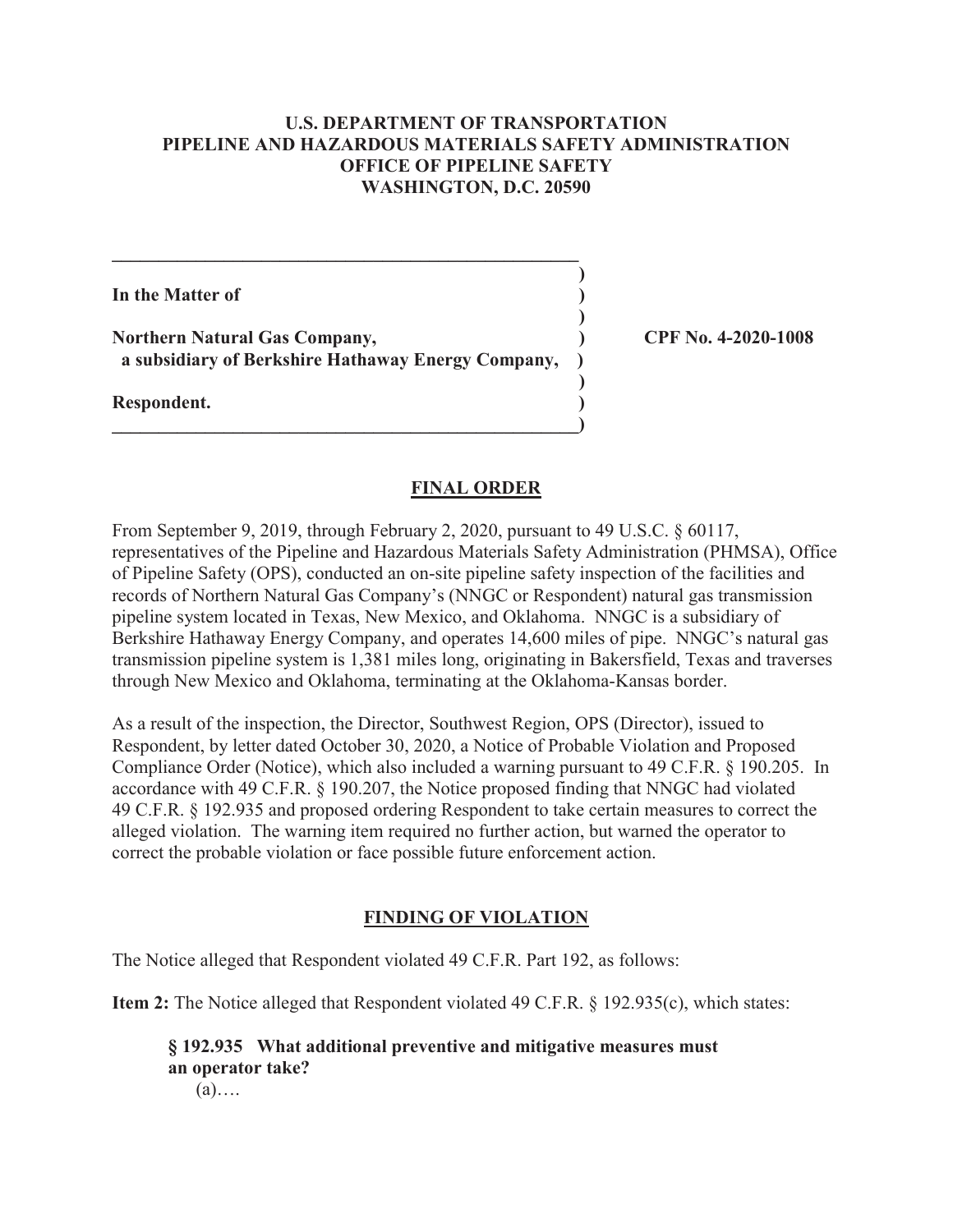(c) *Automatic shut-off valves (ASV) or Remote control valves (RCV).* If an operator determines, based on a risk analysis, that an ASV or RCV would be an efficient means of adding protection to a high consequence area in the event of a gas release, an operator must install the ASV or RCV. In making that determination, an operator must, at least, consider the following factors—swiftness of leak detection and pipe shutdown capabilities, the type of gas being transported, operating pressure, the rate of potential release, pipeline profile, the potential for ignition, and location of nearest response personnel.

 and pipe shutdown capabilities, the type of gas being transported, the operating pressure, the rate The Notice alleged that Respondent violated 49 C.F.R. § 192.935(c) by failing to perform a risk analysis that considered the listed factors to determine whether automatic shut-off valves (ASVs) or remote control valves (RCVs) would be an efficient means of adding protection to high consequence areas (HCAs) in the event of a gas release. Specifically, the Notice alleged that NNGC's operating procedures failed to require any consideration of swiftness of leak detection of potential release, the pipeline profile, the potential for ignition, and the location of the nearest response personnel.

In its Response, NNGC stated that it had reviewed its position paper and study results for installing ASV/RCV in HCAs during three separate agency audits that occurred in 2019 and 2020, claiming that the paper and study results were consistent with NNGC's procedure and had been revised several times based on inspector feedback, and eventually completed without issue. NNGC claimed that after a subsequent PHMSA inspection, NNGC made several revisions to include the requirements of § 192.935(c). Because NNGC revised its ASV/RCV documents to address the issue, Respondent contended PHMSA should withdraw the violation.

Having reviewed the information submitted, I find Respondent failed to perform a risk analysis that satisfied § 192.935(c) because NNGC's operating procedures failed to require consideration of all the listed factors. I also find NNGC's revisions still fail to comply because they do not define effective preventative and mitigative measures and fail to identify HCAs subject to the evaluation under § 192.935(c). In addition, Respondent's actions to revise the procedures occurred after the violations had already been identified by PHMSA during the 2019-2020 inspection. Corrective action taken after PHMSA has discovered the noncompliance is not grounds for withdrawal.

 RCV will be an efficient means of adding protection to HCAs in the event of a gas release. Accordingly, after considering all of the evidence, I find that Respondent violated 49 C.F.R. § 192.935(c) by failing to consider all the required factors in determining whether an ASV or

This finding of violation will be considered a prior offense in any subsequent enforcement action taken against Respondent.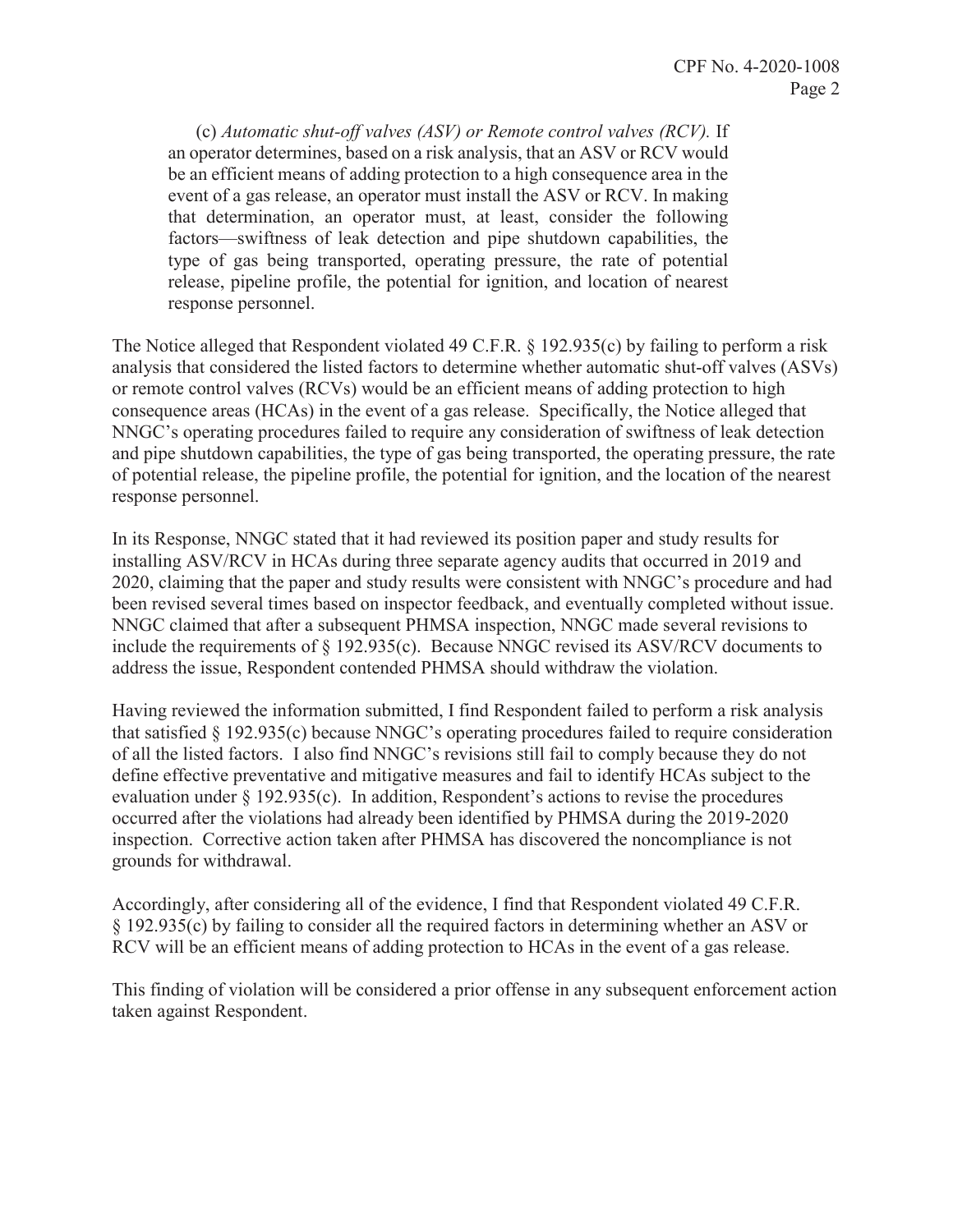# **COMPLIANCE ORDER**

 transportation of gas or who owns or operates a pipeline facility is required to comply with the The Notice proposed a compliance order with respect to Item 2 in the Notice for the violation of 49 C.F.R. § 192.935(c). Under 49 U.S.C. § 60118(a), each person who engages in the applicable safety standards established under chapter 601.

With regard to the violation of § 192.935(c) (Item 2), Respondent argued the compliance terms should be withdrawn. For all the reasons discussed above, I find the terms of the Proposed Compliance Order have not been satisfied, and therefore are not withdrawn.

Pursuant to the authority of 49 U.S.C. § 60118(b) and 49 C.F.R. § 190.217, Respondent is ordered to take the following actions to ensure compliance with the pipeline safety regulations applicable to its operations:

> means of adding protection to each HCA in an event of a release of gas to reduce risk. 1. With respect to the violation of § 192.935(c) (**Item 2**), Respondent must conduct a risk analysis of its pipelines to determine if ASVs or RCVs would be an efficient This study must consider factors including swiftness of leak detection and pipe shutdown capabilities, the type of gas being transported, operating pressure, the rate of potential release, pipeline profile, the potential for ignition, and location of nearest response personnel. Respondent must also amend procedures to reflect or incorporate the findings or conclusion of the analysis.

 2. Respondent must complete the above within 90 days following receipt of this Final Order and provide documentation and the resulting amended procedures to the Director.

The Director may grant an extension of time to comply with any of the required items upon a written request timely submitted by the Respondent and demonstrating good cause for an extension.

It is requested (not mandated) that Respondent maintain documentation of the safety improvement costs associated with fulfilling this Compliance Order and submit the total to the Director. It is requested that these costs be reported in two categories: (1) total cost associated with preparation/revision of plans, procedures, studies and analyses; and (2) total cost associated with replacements, additions and other changes to pipeline infrastructure.

Failure to comply with this Order may result in the administrative assessment of civil penalties not to exceed \$200,000, as adjusted for inflation (49 C.F.R. § 190.223), for each violation for each day the violation continues or in referral to the Attorney General for appropriate relief in a district court of the United States.